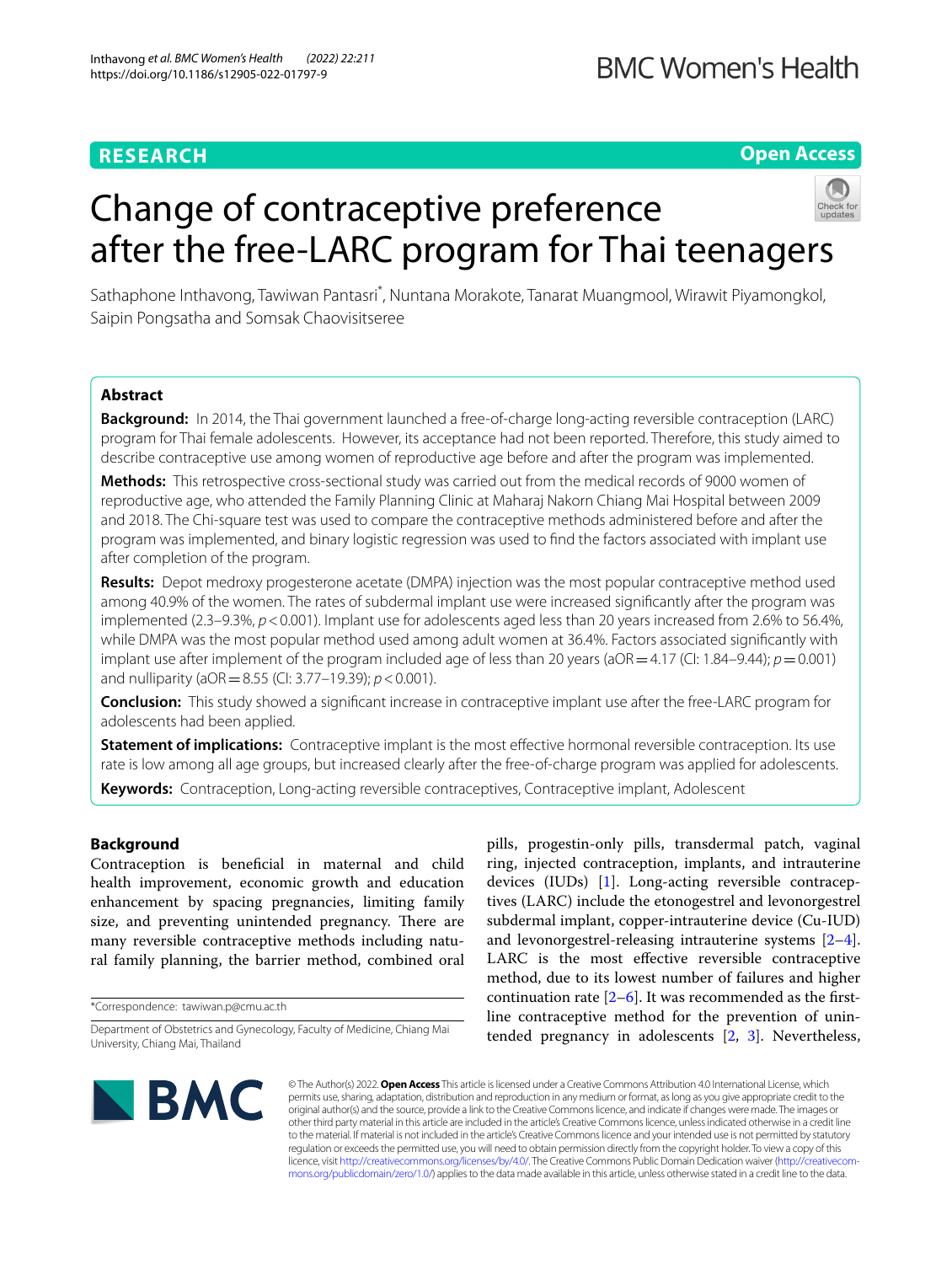The most popular contraceptive used among Thai postpartum women was injected progestin, and the least, implant [[7\]](#page-5-5).

Adolescent pregnancy is a public health issue that can cause social, educational and health problems for female adolescents and their ofspring. It is associated with an increased risk of maternal and neonatal morbidities [\[8](#page-5-6), [9\]](#page-5-7). Therefore, an appropriate contraceptive service is needed for all adolescents  $[10]$ . The problem of adolescent pregnancy is of concern in Thailand  $[11]$  $[11]$ , and so the Thai government launched the adolescent pregnancy prevention program in 2014. This program aimed to increase efective contraception for adolescents by ofering no cost LARC for Thai women aged under 20 years. The free-LARC program for adolescents was initiated at the Family Planning Clinic, Maharaj Nakorn Chiang Mai Hospital around the end of 2014. Increased LARC use after implementing the free support service has succeeded as previously reported  $[12-14]$  $[12-14]$ . However, contraceptive preference depends on many factors, such as, myth, attitudes, awareness and misperception [\[3](#page-5-4)], which difer among ethnicities [\[15–](#page-6-0)[17\]](#page-6-1).

The objective of the study was to describe contraceptive use among Thai women of reproductive age before and after implementation of the free-LARC program for adolescents.

## **Materials and methods**

This was a retrospective cross-sectional study conducted at the Family Planning Clinic, Maharaj Nakorn Chiang Mai Hospital from 2009 to 2018. The contraceptive services provided at the hospital included condoms, oral contraceptive pills, injected progestin (depot-medroxy progesterone acetate; DMPA), subdermal implant (LNG and ENG), copper-intrauterine device (Cu-IUD), levonorgestrel IUD, vaginal ring*,* and female and male sterilization. However, the intrauterine device and vaginal ring had limited availability during the study period. The women in this study had to pay for the cost of contraception themselves, except for those aged less than 20 years, who could select the use of implant or Cu-IUD free of charge with support from the government. All of the Thai women who attended the Family Planning Clinic at Maharaj Nakorn Chiang Mai Hospital for the frst time between 2009 and 2018 met the inclusion criterion to participate in this study. If they came for more than one visit during that period, they were counted only once. However, if they switched to a diferent contraceptive method during that time, they would be counted twice.

The exclusion criterion was incomplete data from the medical records. Data of 9,000 women of reproductive age were included in this study, which was approved by the Ethics Committee of the Faculty of Medicine, Chiang Mai University (OBG-2562-06406). The data were collected from medical records. Demographic data and contraceptive choices of the participants were collected**.** All statistical tests were perform with the statistical package for social science (SPSS, USA version 22.0). The Chi square test was used to compare the percentage of contraceptive use before (2009–2014) during and after (2015–2018) the free-LARC program for adolescents. Multivariable logistic regression with backward selection was employed to fnd the association between the characteristics of implant users after the program. A *p* value of less than 0.05 was considered statistically signifcant.

## **Results**

Nine thousand women attended to the Family Planning Clinic at Maharaj Nakorn Chiang Mai Hospital from 2009 to 2018. Their mean age was  $28.53 \pm 6.09$  years. Almost all of them (98.5%) were married or had a partner. Eighty-eight percent of these women came to the clinic for postpartum care, while 1,096 of them were nonpostpartum. Half of the women (48.4%) were employed in the private sector. Approximately one-third (38.5%) of them had an educational level of bachelor's degree as shown in Table [1.](#page-2-0) DMPA injection was the most popular contraceptive method used among 40.9% of the women, followed by progestin-only pills (30.3%). There was an increase of implant use after the free-LARC program for adolescents was applied, while the use of DMPA decreased as shown in Table [2](#page-3-0) and Fig. [1](#page-2-1).

After launching the program, implant use among women aged under 20 years clearly increased and became the most popular contraceptive method among adolescents, while DMPA remained the most common contraceptive used among adult women, as shown in Fig. [1](#page-2-1) and Table [2](#page-3-0). There was a greater proportion of students involved after the program was implmented.

Among 460 women using subdermal implant, the age of less than 20 years and nulliparity were factors associated with implant use after adjustment for other related factors, as shown in Table [3.](#page-3-1)

The subgroup analysis among the non-postpartum group revealed that more nulliparous and adolescent women attended the clinic after the free-LARC program had been launched, as shown in Table [4](#page-4-0). The percentage of implant use among the non-postpartum group rose by nearly 3.5-fold.

## **Discussion**

Accessibility of social, economic, educational and contraceptive services has impact on the contraception needed and appropriate type chosen  $[17]$ . The prevalence of LARC use increased in a decade, but low fnancial income might be a cause of limited selection [\[18–](#page-6-2)[20\]](#page-6-3).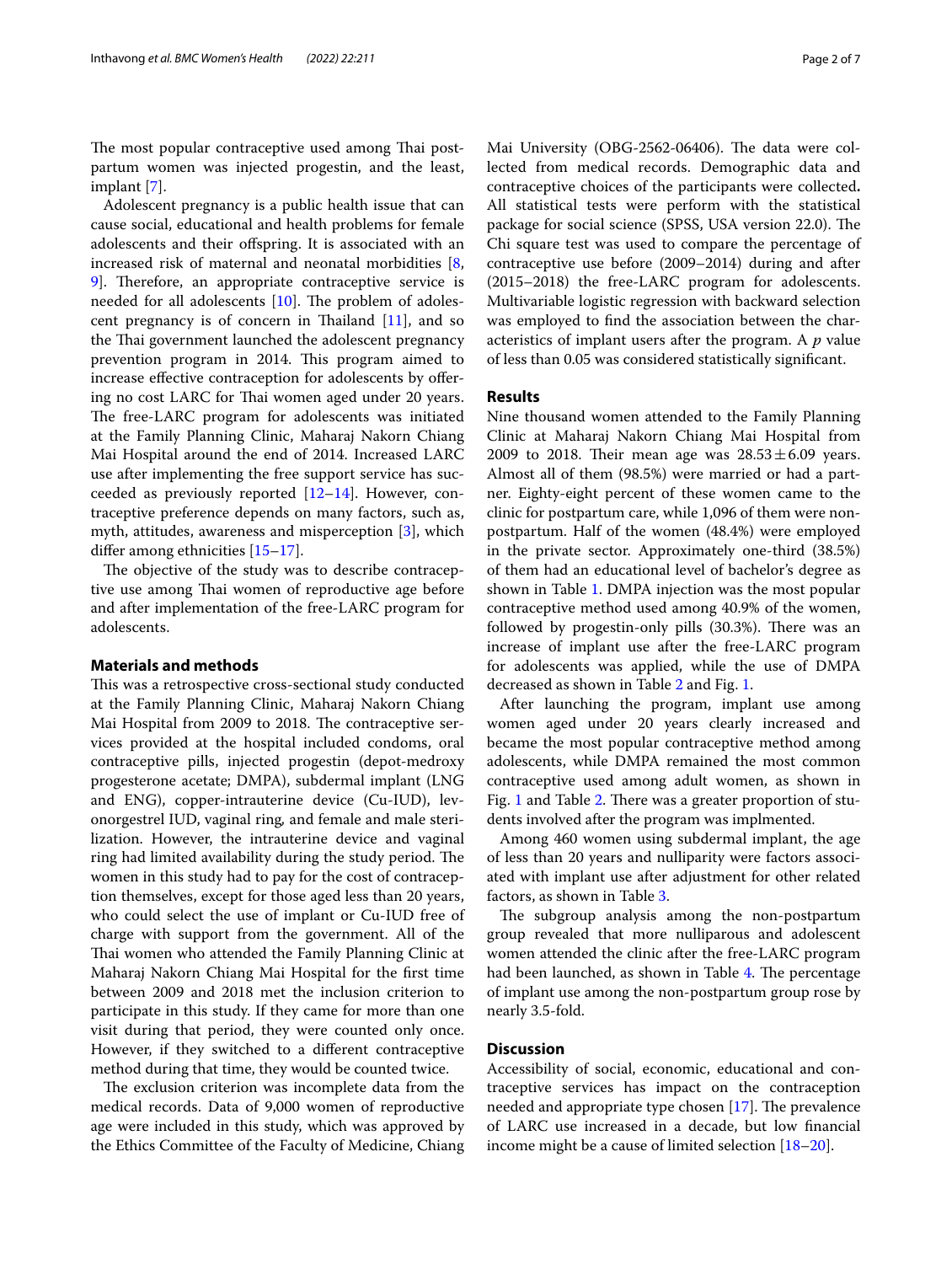| <b>Characteristics</b> | Before the program ( $n = 5388$ ) |                                 | P       | After the program ( $n = 3612$ ) |                                  | P       | P <sup>a</sup> | P <sup>b</sup> |
|------------------------|-----------------------------------|---------------------------------|---------|----------------------------------|----------------------------------|---------|----------------|----------------|
|                        | Age $<$ 20 yrs<br>$n = 350 (%)$   | Age $>$ 20 yrs<br>$n = 5038(%)$ |         | Age $<$ 20 yrs<br>$n = 204$ (%)  | $Age > 20$ yrs<br>$n = 3408 (%)$ |         |                |                |
| Mean age (y)           | $17.9 \pm 1.3$                    | $29.0 \pm 6.2$                  |         | $18.2 \pm 2.0$                   | $29.6 \pm 5.5$                   |         |                |                |
| Occupation             |                                   |                                 | < 0.001 |                                  |                                  | < 0.001 | < 0.001        | < 0.001        |
| Agriculture            | 5(1.4)                            | 92(1.8)                         |         | 5(2.5)                           | 39(1.1)                          |         |                |                |
| <b>Business</b>        | 1(0.3)                            | 169(3.4)                        |         | 1(0.5)                           | 154(4.5)                         |         |                |                |
| Employee               | 51(14.6)                          | 2503 (49.7)                     |         | 34 (16.7)                        | 1766 (51.8)                      |         |                |                |
| Government officer     | 1(0.3)                            | 360(7.1)                        |         | 0(0.0)                           | 312 (9.2)                        |         |                |                |
| Merchant               | 24(6.9)                           | 371 (7.4)                       |         | 7(3.4)                           | 235(6.9)                         |         |                |                |
| Housewife/unemployed   | 179 (51.1)                        | 1411 (28.0)                     |         | 64 (31.4)                        | 791 (23.2)                       |         |                |                |
| Student                | 89 (25.4)                         | 132(2.6)                        |         | 93 (45.6)                        | 111(3.3)                         |         |                |                |
| <b>Education</b>       |                                   |                                 | < 0.001 |                                  |                                  | < 0.001 | 0.002          | < 0.001        |
| None                   | 26(7.4)                           | 490 (9.7)                       |         | 8(3.9)                           | 275(8.1)                         |         |                |                |
| Primary school         | 31(8.9)                           | 390 (7.7)                       |         | 18 (8.8)                         | 94(2.8)                          |         |                |                |
| High school            | 219 (62.6)                        | 1350 (26.8)                     |         | 154 (75.5)                       | 786 (23.1)                       |         |                |                |
| Diploma                | 67(19.1)                          | 809 (16.1)                      |         | 22 (10.8)                        | 458 (13.4)                       |         |                |                |
| Bachelor degree        | 7(2.0)                            | 1864 (37.0)                     |         | 2(1.0)                           | 1593 (46.7)                      |         |                |                |
| Higher degree          | 0(0.0)                            | 135(2.7)                        |         | 0(0.0)                           | 202 (5.9)                        |         |                |                |
| Sexual relationship    |                                   |                                 | < 0.001 |                                  |                                  | < 0.001 | 0.029          | 0.501          |
| Single                 | 9(2.6)                            | 9(0.2)                          |         | 14(6.9)                          | 10(0.3)                          |         |                |                |
| Married/cohabiting     | 331 (94.6)                        | 4989 (99.0)                     |         | 181 (88.7)                       | 3368 (98.8)                      |         |                |                |
| Divorced/widowed       | 10(2.9)                           | 40(0.8)                         |         | 9(4.4)                           | 30(0.9)                          |         |                |                |
| Parity                 |                                   |                                 | < 0.001 |                                  |                                  | < 0.001 | < 0.001        | < 0.001        |
| Nulliparous            | 12(3.4)                           | 31(0.6)                         |         | 48 (23.5)                        | 90(2.6)                          |         |                |                |
| Multiparous            | 338 (96.6)                        | 5007 (99.4)                     |         | 156 (76.5)                       | 3318 (97.4)                      |         |                |                |
| <b>Types of visit</b>  |                                   |                                 | 0.417   |                                  |                                  | < 0.001 | < 0.001        | 0.122          |
| Postpartum care        | 306 (87.4)                        | 4430 (87.9)                     |         | 122 (59.8)                       | 3046 (89.4)                      |         |                |                |
| Postabortion care      | 15(4.3)                           | 267(5.3)                        |         | 18(8.8)                          | 157(4.6)                         |         |                |                |
| Contraceptive service  | 29(8.3)                           | 341 (6.8)                       |         | 64 (31.4)                        | 205(6.0)                         |         |                |                |

<span id="page-2-0"></span>**Table 1** Demographic characteristics of women aged younger than 20 years and those aged 20 years and older before and after the free-LARC program for adolescents was applied

<sup>a</sup> p Values from the Chi-square test of women aged younger than 20 years before, during and after the program

<sup>b</sup> *p* Values from the Chi-square test of women aged 20 years and older before, during and after the program

The most common contraceptive method used in this study was DMPA. While 87.8% of the women in this study were in the postpartum period, and could not use estrogen during the breastfeeding period, DMPA remained popular among the non-postpartum group. The less popular combination of oral contraceptive pills and condoms might have easier access, as these two products can be bought over-the-counter (OTC) at a pharmacy. The women who attended the Family Planning Clinic at the hospital tended to want less convenient contraceptive methods.

The contraceptive implant is the most effective reversible hormonal contraception method, with a high continuation and satisfaction rate among adolescents and adult women  $[2-5, 21-23]$  $[2-5, 21-23]$  $[2-5, 21-23]$  $[2-5, 21-23]$  $[2-5, 21-23]$  $[2-5, 21-23]$  $[2-5, 21-23]$ . The barriers against obtaining this

<span id="page-2-1"></span>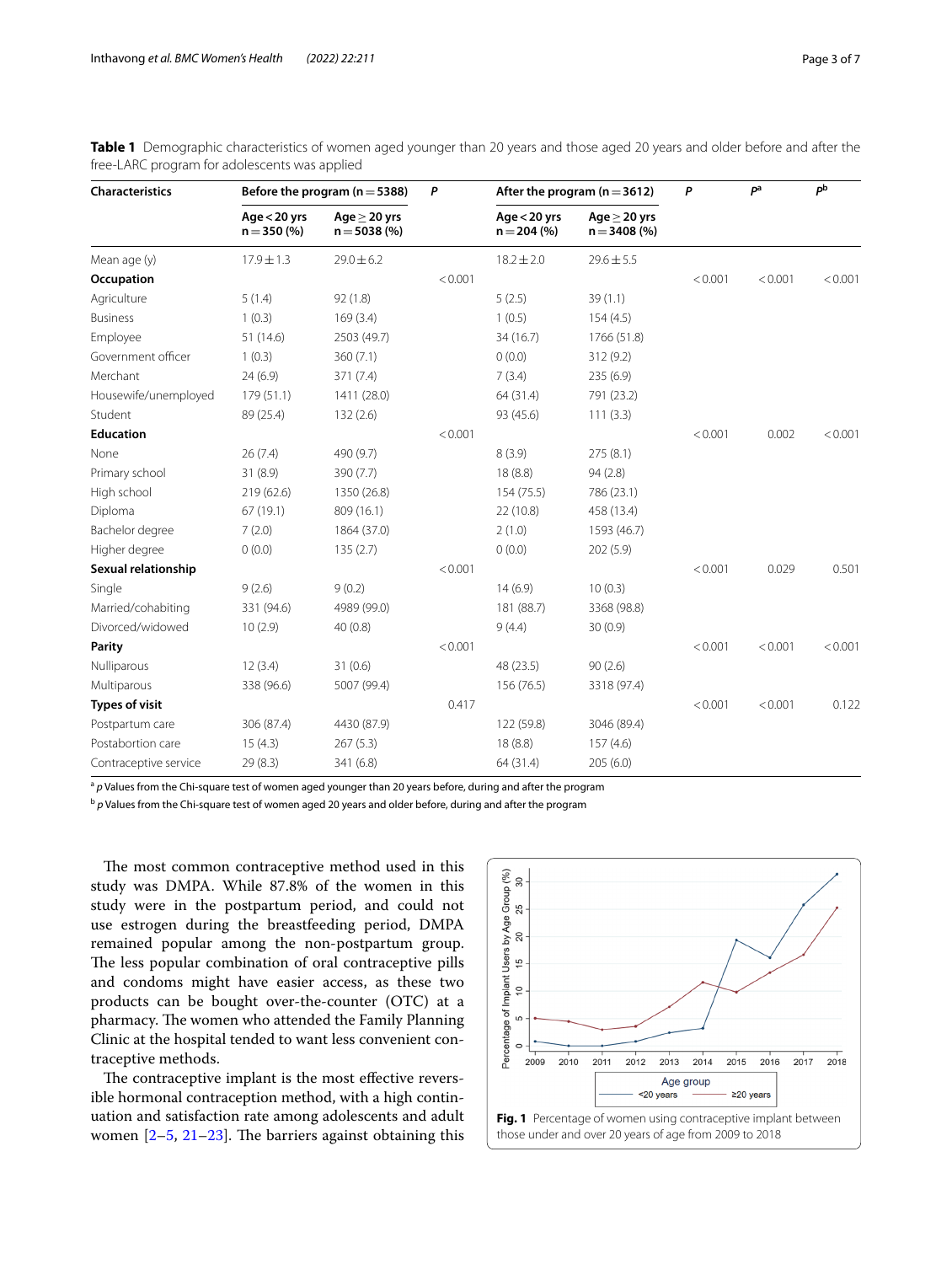| <b>Characteristics</b>       | Before the program ( $n = 5388$ ) |                                    | P       | After the program ( $n = 3612$ ) |                                     | P       | P <sup>a</sup> | рb      |
|------------------------------|-----------------------------------|------------------------------------|---------|----------------------------------|-------------------------------------|---------|----------------|---------|
|                              | Age $<$ 20 yrs<br>$n = 350 (%)$   | Age $\geq$ 20 yrs<br>$n = 5038(%)$ |         | Age $<$ 20 yrs<br>$n = 204$ (%)  | Age $\geq$ 20 yrs<br>$n = 3408$ (%) |         |                |         |
| <b>Contraceptive methods</b> |                                   |                                    | < 0.001 |                                  |                                     | < 0.001 | < 0.001        | < 0.001 |
| Combined oral pill           | 19(5.4)                           | 295(5.9)                           |         | 7(3.4)                           | 138 (4.0)                           |         |                |         |
| Progestin only pill          | 80 (22.9)                         | 1508 (29.9)                        |         | 21(10.3)                         | 1117 (32.8)                         |         |                |         |
| Condom                       | 12(3.4)                           | 505 (10.0)                         |         | 8(3.9)                           | 450 (13.2)                          |         |                |         |
| <b>DMPA</b>                  | 209 (59.7)                        | 2191 (43.5)                        |         | 44 (21.6)                        | 1240 (36.4)                         |         |                |         |
| Subdermal Implant            | 9(2.6)                            | 117(2.3)                           |         | 115 (56.4)                       | 219(6.4)                            |         |                |         |
| <b>IUD</b>                   | 1(0.3)                            | 70(1.4)                            |         | 0(0.0)                           | 14(0.4)                             |         |                |         |
| Vaginal Ring                 | 0(0.0)                            | 13(0.3)                            |         | 0(0.0)                           | 0(0.0)                              |         |                |         |
| Male sterilization           | 0(0.0)                            | 4(0.1)                             |         | 0(0.0)                           | 3(0.1)                              |         |                |         |
| Female sterilization         | 2(0.6)                            | 54(1.1)                            |         | 0(0.0)                           | 14(0.4)                             |         |                |         |
| Non-use                      | 18(5.1)                           | 281(5.6)                           |         | 9(4.4)                           | 213(6.3)                            |         |                |         |

<span id="page-3-0"></span>**Table 2** The contraceptive methods used among women aged younger than 20 years and those aged 20 years and older before and after the free-LARC program for adolescents was applied

<sup>a</sup> p Values from the Chi-square test of women aged younger than 20 years before, during and after the program

<sup>b</sup> p Values from the Chi-square test of women aged 20 years and older before, during and after the program

type of contraception includes misperception regarding safety and side efects, fear and pain from the insertion process, and cost of the implant [[3\]](#page-5-4). However, over the last ten years, more women have been interested in using an implant. Despite the dramatic increase in the use of this method among teenagers in this study, the fnancial issue is an important obstacle for adolescents. Once discarding the fnancial issue on choice of contraceptive,

<span id="page-3-1"></span>**Table 3** Factors associated with subdermal implant use after the free-LARC program for adolescents was applied (n=460)

| <b>Characteristics</b> | Program                  | Univariable analysis    |                      | Multivariable analysis |                     |         |
|------------------------|--------------------------|-------------------------|----------------------|------------------------|---------------------|---------|
|                        | Before ( $n = 126$ ) (%) | After ( $n = 334$ ) (%) | OR (95%CI)           | P                      | aOR* (95%Cl)        | P       |
| Age group              |                          |                         |                      | < 0.001                |                     | 0.001   |
| $\geq 20$              | 117 (92.9)               | 219(65.6)               |                      |                        |                     |         |
| < 20                   | 9(7.1)                   | 115 (34.4)              | $6.83(3.34 - 13.95)$ |                        | 4.17 (1.84-9.44)    |         |
| Occupation             |                          |                         |                      | < 0.001                |                     |         |
| Student                | 12(9.5)                  | 119 (35.6)              | 1                    |                        |                     |         |
| Worker                 | 74 (58.7)                | 143 (42.8)              | $0.19(0.10 - 0.38)$  |                        |                     |         |
| Housewife              | 40 (31.7)                | 72 (21.6)               | $0.18(0.09 - 0.37)$  |                        |                     |         |
| <b>Education</b>       |                          |                         |                      | < 0.001                |                     | 0.012   |
| None                   | 15(11.9)                 | 10(3.0)                 | 1                    |                        |                     |         |
| $\leq$ High school     | 47 (37.3)                | 215 (64.4)              | $6.86(2.90-16.22)$   |                        | 3.56 (1.39-9.09)    |         |
| >High school           | 64 (50.8)                | 109 (32.6)              | 2.55 (1.08-6.02)     |                        | $2.04(0.82 - 5.10)$ |         |
| Sexual relationship    |                          |                         |                      | 0.110                  |                     |         |
| Single                 | 2(1.6)                   | 17(5.1)                 |                      |                        |                     |         |
| Married/Cohabiting     | 124 (98.4)               | 315 (94.3)              | $0.30(0.07 - 1.31)$  |                        |                     |         |
| Divorced/widowed       | 0(0.0)                   | 2(0.6)                  | N/A                  |                        |                     |         |
| Parity                 |                          |                         |                      | < 0.001                |                     | < 0.001 |
| Multiparous            | 118(93.7)                | 227 (68.0)              | 1                    |                        | 1                   |         |
| Nulliparous            | 8(6.3)                   | 107 (32.0)              | $6.95(3.28 - 14.75)$ |                        | 8.55 (3.77-19.39)   |         |
| <b>Types of visit</b>  |                          |                         |                      | 0.091                  |                     | < 0.001 |
| Contraceptive service  | 70 (55.6)                | 175 (52.4)              |                      |                        |                     |         |
| Postpartum care        | 44 (34.9)                | 143 (42.8)              | $1.30(0.84 - 2.01)$  |                        | 2.45 (1.48-4.07)    |         |
| Postabortion care      | 12(9.5)                  | 16(4.8)                 | $0.53(0.24 - 1.18)$  |                        | $0.60(0.23 - 1.52)$ |         |

 $^*$  aOR  $=$  adjusted odds ratio with related factors; age group, education, parity, type of visit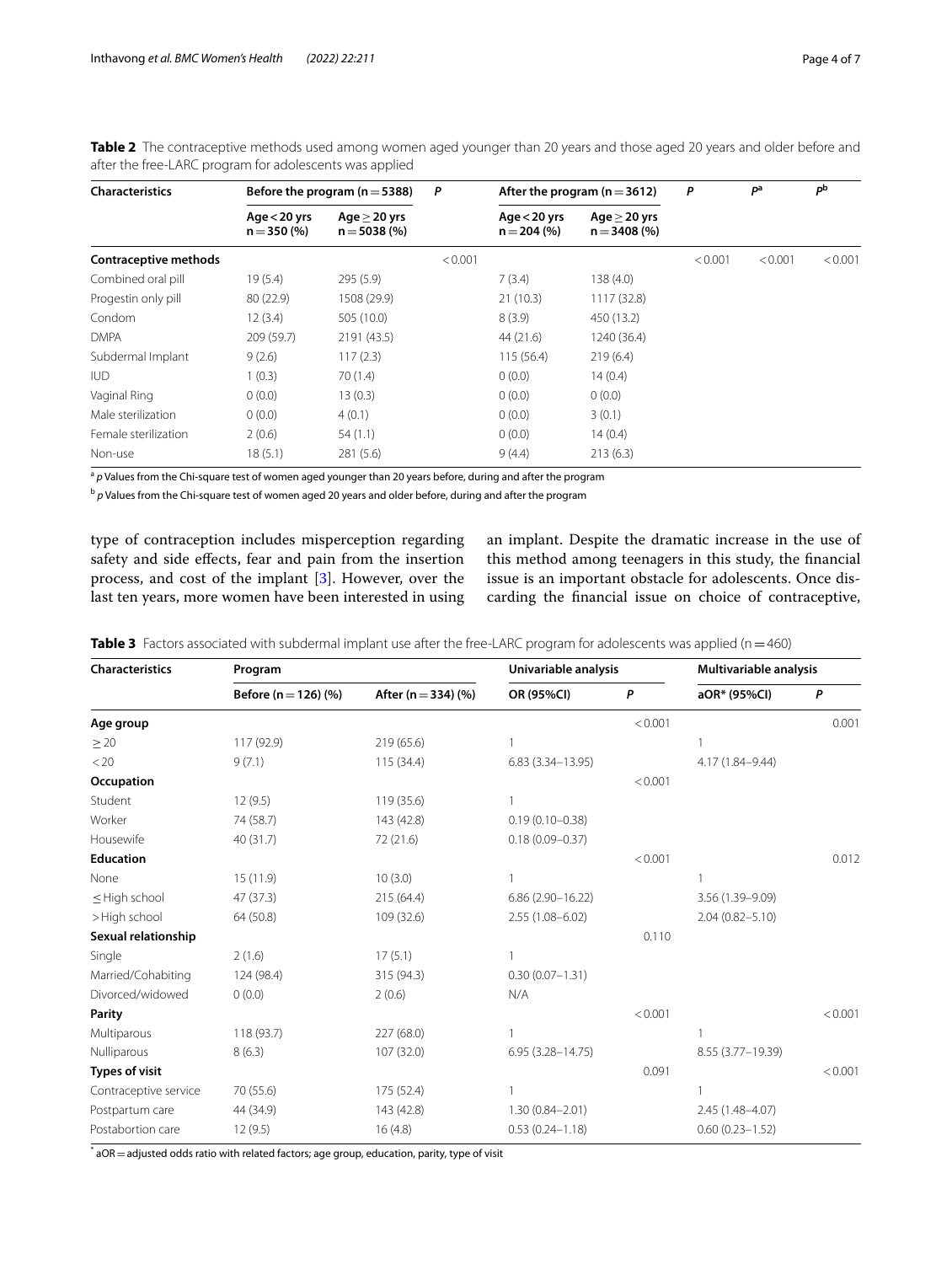| <b>Characteristics</b> | Before the program ( $n = 5388$ ) |                                | P       | After the program ( $n = 3612$ ) |                                 | P       | pa      | рb      |
|------------------------|-----------------------------------|--------------------------------|---------|----------------------------------|---------------------------------|---------|---------|---------|
|                        | Postpartum<br>$n = 4736 (%)$      | Non-postpartum<br>$n = 652(%)$ |         | Postpartum<br>$n = 3168$ (%)     | Non-postpartum<br>$n = 444$ (%) |         |         |         |
| Mean age $(y) \pm SD$  | $27.8 \pm 5.5$                    | $31.8 \pm 8.8$                 |         | $29.0 \pm 5.5$                   | $28.5 \pm 8.8$                  |         |         |         |
| <b>Age Groups</b>      |                                   |                                | < 0.001 |                                  |                                 | < 0.001 | < 0.001 | < 0.001 |
| $\leq$ 19              | 306(6.5)                          | 44 (6.7)                       |         | 122(3.9)                         | 82 (18.5)                       |         |         |         |
| $20 - 29$              | 2716 (57.3)                       | 227 (34.8)                     |         | 1614 (50.9)                      | 167 (37.6)                      |         |         |         |
| $30 - 39$              | 1612 (34.0)                       | 264 (40.5)                     |         | 1346 (42.5)                      | 149 (33.6)                      |         |         |         |
| $\geq 40$              | 102(2.2)                          | 117 (17.9)                     |         | 86(2.7)                          | 46 (10.4)                       |         |         |         |
| Occupation             |                                   |                                | < 0.001 |                                  |                                 | < 0.001 | < 0.001 | < 0.001 |
| Agriculture            | 54(1.1)                           | 43 (6.6)                       |         | 34(1.1)                          | 10(2.3)                         |         |         |         |
| <b>Business</b>        | 143 (3.0)                         | 27(4.1)                        |         | 128 (4.0)                        | 27(6.1)                         |         |         |         |
| Employee               | 2,283 (48.2)                      | 271 (41.6)                     |         | 1,616(51.0)                      | 184 (41.4)                      |         |         |         |
| Government officer     | 302(6.4)                          | 59 (9.0)                       |         | 282 (8.9)                        | 30(6.8)                         |         |         |         |
| Merchant               | 328 (6.9)                         | 67(10.3)                       |         | 222(7.0)                         | 20 (4.5)                        |         |         |         |
| Housewife/unemployed   | 1,441 (30.4)                      | 149 (22.9)                     |         | 795 (25.1)                       | 60 (13.5)                       |         |         |         |
| Student                | 185(3.9)                          | 36(5.5)                        |         | 91(2.9)                          | 113(25.5)                       |         |         |         |
| <b>Education</b>       |                                   |                                | < 0.001 |                                  |                                 | < 0.001 | < 0.001 | < 0.001 |
| None                   | 448 (9.5)                         | 68 (10.4)                      |         | 246 (7.8)                        | 37 (8.3)                        |         |         |         |
| Primary school         | 322 (6.8)                         | 99 (15.2)                      |         | 90(2.8)                          | 22(5.0)                         |         |         |         |
| High school            | 1,395 (29.5)                      | 174 (26.7)                     |         | 768 (24.2)                       | 172 (38.7)                      |         |         |         |
| Diploma                | 800 (16.9)                        | 76 (11.7)                      |         | 427 (13.5)                       | 53 (11.9)                       |         |         |         |
| Bachelor degree        | 1,665 (35.2)                      | 206 (31.6)                     |         | 1,464 (46.2)                     | 131 (29.5)                      |         |         |         |
| Higher degree          | 106(2.2)                          | 29 (4.4)                       |         | 173(5.5)                         | 29 (6.5)                        |         |         |         |
| Sexual relationship    |                                   |                                | < 0.001 |                                  |                                 | < 0.001 | 0.739   | 0.021   |
| Single                 | 8(0.2)                            | 10(1.5)                        |         | 5(0.2)                           | 19(4.3)                         |         |         |         |
| Married/cohabiting     | 4,684 (98.9)                      | 636 (97.5)                     |         | 3128 (98.7)                      | 421 (94.8)                      |         |         |         |
| Divorced/widowed       | 44 (0.9)                          | 6(0.9)                         |         | 35(1.1)                          | 4(0.9)                          |         |         |         |
| Parity                 |                                   |                                | < 0.001 |                                  |                                 | < 0.001 | 0.017   | < 0.001 |
| Nulliparous            | 4(0.1)                            | 39(6.0)                        |         | 10(0.3)                          | 128 (28.8)                      |         |         |         |
| Multiparous            | 4,732 (99.9)                      | 613 (94.0)                     |         | 3158 (99.7)                      | 316 (71.2)                      |         |         |         |
| Contraceptive methods  |                                   |                                | < 0.001 |                                  |                                 | < 0.001 | < 0.001 | < 0.001 |
| Combined oral pill     | 163(3.4)                          | 151 (23.2)                     |         | 58 (1.8)                         | 87 (19.6)                       |         |         |         |
| Progestin only pill    | 1,582 (33.4)                      | 6(0.9)                         |         | 1135 (35.8)                      | 3(0.7)                          |         |         |         |
| Condom                 | 470 (9.9)                         | 47 (7.2)                       |         | 419 (13.2)                       | 39 (8.8)                        |         |         |         |
| <b>DMPA</b>            | 2,250 (47.5)                      | 150 (23.0)                     |         | 1238 (39.1)                      | 46 (10.4)                       |         |         |         |
| Subdermal Implant      | 44 (0.9)                          | 82 (12.6)                      |         | 143(4.5)                         | 191 (43.0)                      |         |         |         |
| <b>IUD</b>             | 13(0.3)                           | 58 (8.9)                       |         | 2(0.1)                           | 12(2.7)                         |         |         |         |
| Vaginal Ring           | 1(0.0)                            | 12(1.8)                        |         | 0(0.0)                           | 0(0.0)                          |         |         |         |
| Male sterilization     | 4(0.1)                            | 0(0.0)                         |         | 3(0.1)                           | (0.0)                           |         |         |         |
| Female sterilization   | 1(0.0)                            | 55 (8.4)                       |         | 3(0.1)                           | 11(2.5)                         |         |         |         |
| Non-use                | 208 (4.4)                         | 91 (14.0)                      |         | 167(5.3)                         | 55 (12.4)                       |         |         |         |

<span id="page-4-0"></span>**Table 4** Demographic characteristics and contraceptive methods of postpartum and non-postpartum women before, during and after the program

<sup>a</sup> p Values from the Chi-square test of postpartum women before, during and after the program

<sup>b</sup> p Values from the Chi-square test of non-postpartum women before during and after the program

other studies reported more women selecting the use of LARC, especially, IUD [[24](#page-6-6), [25\]](#page-6-7). The obvious increase of implant use has been greater in this study than in previous reports since the free-LARC for adolescents program was implemented  $[12, 13, 24-26]$  $[12, 13, 24-26]$  $[12, 13, 24-26]$  $[12, 13, 24-26]$  $[12, 13, 24-26]$  $[12, 13, 24-26]$  $[12, 13, 24-26]$ . This could be explained by the limitation of IUD resources and the postpartum issue. The long-term use of DMPA has had an impact on bone mineral density [[3,](#page-5-4) [27](#page-6-9)[–29](#page-6-10)], which was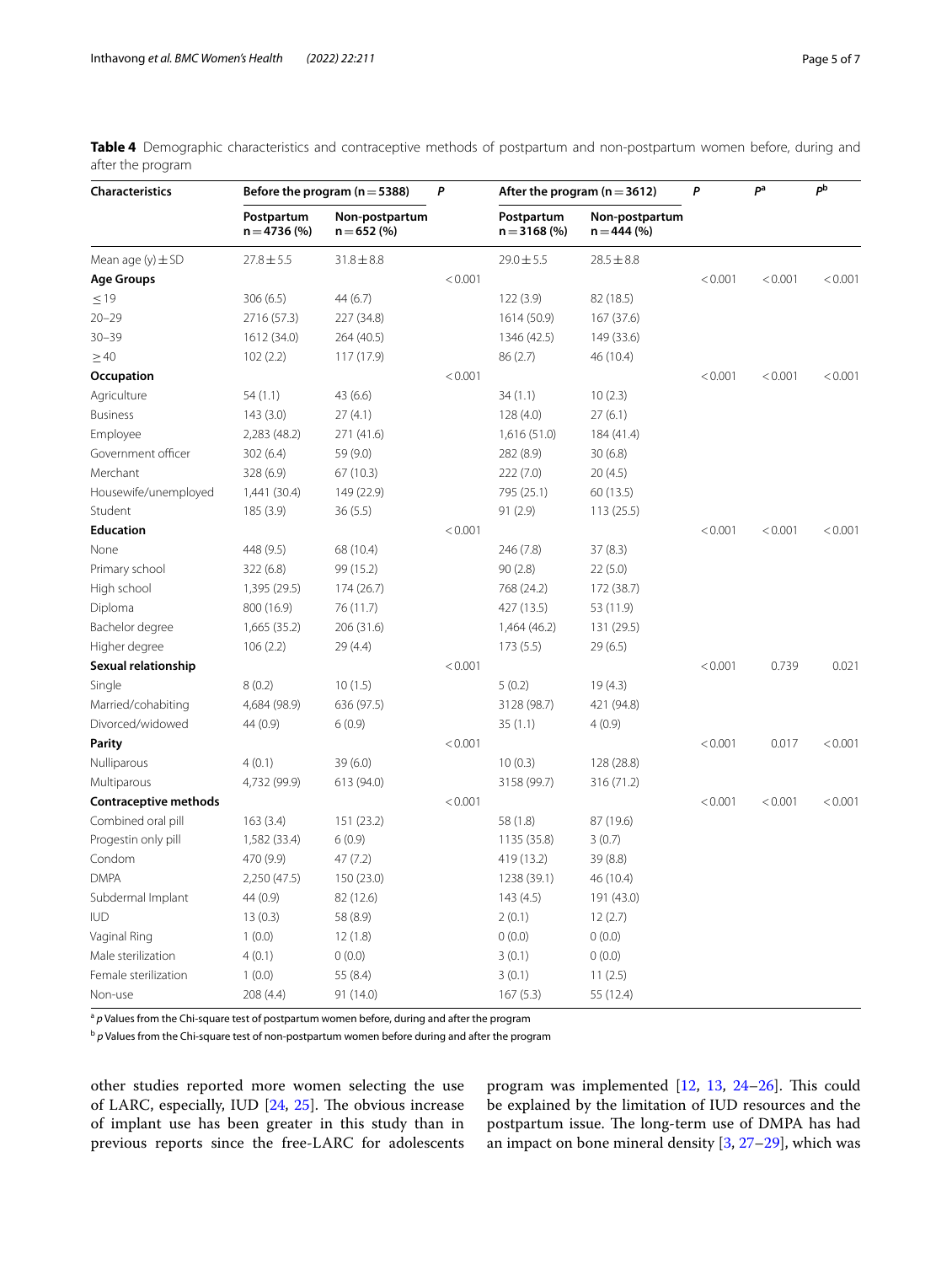not seen in the use of contraceptive implants [\[30,](#page-6-11) [31](#page-6-12)]. More research about bone health and contraception is needed, but in the meantime, the current trend of choice from DMPA to implants for adolescents is a good sign for long-term bone health.

The factors associated with LARC use in general were being married and multiparous, and using to avoid unintended pregnancy and adverse events of short-acting reversible contraception [[14](#page-5-11), [32,](#page-6-13) [33](#page-6-14)]. This study did not explore the reasons for implant use, but after the free-LARC program was implemented, women who were aged less than 20 years and nulliparous had high adjusted odds ratios. Besides the issue of financial support, well-trained health care providers and accessible contraceptive clinics for all women are necessary for appropriate methods of contraception [[34](#page-6-15)[–36\]](#page-6-16).

The strength of this study was the large amount of data showing the change of preferred contraception after the free-LARC program had been implemented. The limitations of this retrospective study were limited available data, unavailable uncontrolled resources of IUD and vaginal rings, and OTC access to oral contraceptive pills (OCPs) and condoms. Further study on the awareness and attitude toward LARC is needed for women and health care providers. Extension of the free-LARC program to all age groups might help women select appropriate contraception methods without limitation.

## **Conclusion**

Implant use increased clearly after the free program was implemented, particularly among women under 20 years of age. It might be assumed that the fnancial issue is a major barrier for women using contraceptive implants.

#### **Acknowledgements**

The authors would like to acknowledge all of the nurses, medical staff and resident trainees who work at the Family Planning Clinic of Maharaj Nakorn Chiang Mai Hospital.

#### **Author contributions**

SI: Project development, Data collection, Data analysis and Manuscript writing. TP: Project development, Data analysis and Manuscript writing. NM and TM: Data collection and Data analysis. WP and SP: Data collection and Manuscript editing. SC: Project development and Manuscript editing. All authors read and approved the fnal manuscript.

#### **Funding**

This research did not receive any specifc grant from funding agencies in the public, commercial or non-proft sectors.

#### **Availability of data and materials**

All of the data generated or analyzed during this study are included in the published article.

#### **Declarations**

#### **Ethical approval and consent to participate**

This study was approved by the Ethics Committee of the Faculty of Medicine, Chiang Mai University (OBG-2562-06406)**.** All of the methods were carried out in accordance with relevant guidelines and regulations. Informed consent was not obtained, because this was a retrospective study. Furthermore, this research did not involve the use of identifable private information, and informed consent was waived by the Ethics Committee of the Faculty of Medicine, Chiang Mai University (OBG-2562-06406).

#### **Consent for publication**

Not applicable.

#### **Competing interests**

The authors declare no competing interests.

Received: 19 January 2022 Accepted: 23 May 2022 Published online: 07 June 2022

#### **References**

- <span id="page-5-0"></span>1. Festin MPR. Overview of modern contraception. Best Pract Res Clin Obstet Gynaecol. 2020;66:4–14.
- <span id="page-5-1"></span>2. Diedrich JT, Klein DA, Peipert JF. Long-acting reversible contraception in adolescents: a systematic review and meta-analysis. Am J Obstet Gynecol. 2017;216(4):364 e1-e12.
- <span id="page-5-4"></span>3. Itriyeva K. Use of long-acting reversible contraception (LARC) and the Depo-Provera shot in adolescents. Curr Probl Pediatr Adolesc Health Care. 2018;48(12):321–32.
- <span id="page-5-2"></span>4. Committee on Practice Bulletins-Gynecology L-ARCWG. Practice Bulletin No. 186: Long-Acting Reversible Contraception: Implants and Intrauterine Devices. Obstet Gynecol. 2017;130(5):e251–e69.
- <span id="page-5-12"></span>5. Winner B, Peipert JF, Zhao Q, Buckel C, Madden T, Allsworth JE, et al. Efectiveness of long-acting reversible contraception. N Engl J Med. 2012;366(21):1998–2007.
- <span id="page-5-3"></span>6. Jaisamrarn U, Santipap M, Santibenchakul S. Discontinuation rates of different contraceptive methods in Thai women up to 1-year after method initiation. Sci Rep. 2021;11(1):10819.
- <span id="page-5-5"></span>7. Chaovisitsaree S, Noi-um S, Kietpeerakool C. Review of postpartum contraceptive practices at Chiang Mai University Hospital: implications for improving quality of service. Med Princ Pract. 2012;21(2):145–9.
- <span id="page-5-6"></span>8. Ganchimeg T, Ota E, Morisaki N, Laopaiboon M, Lumbiganon P, Zhang J, et al. Pregnancy and childbirth outcomes among adolescent mothers: a World Health Organization multicountry study. BJOG. 2014;121(Suppl 1):40–8.
- <span id="page-5-7"></span>9. Malabarey OT, Balayla J, Klam SL, Shrim A, Abenhaim HA. Pregnancies in young adolescent mothers: a population-based study on 37 million births. J Pediatr Adolesc Gynecol. 2012;25(2):98–102.
- <span id="page-5-8"></span>10. Deitch J, Stark L. Adolescent demand for contraception and family planning services in low- and middle-income countries: a systematic review. Glob Public Health. 2019;14(9):1316–34.
- <span id="page-5-9"></span>11. Sukrat B, Okascharoen C, Rattanasiri S, Aekplakorn W, Arunakul J, Saejeng K, et al. Estimation of the adolescent pregnancy rate in Thailand 2008–2013: an application of capture-recapture method. BMC Pregnancy Childbirth. 2020;20(1):120.
- <span id="page-5-10"></span>12. Gyllenberg F, Juselius M, Gissler M, Heikinheimo O. Long-acting reversible contraception free of charge, method initiation, and abortion rates in Finland. Am J Public Health. 2018;108(4):538–43.
- <span id="page-5-13"></span>13. Hellstrom A, Gemzell Danielsson K, Kopp KH. Trends in use and attitudes towards contraception in Sweden: results of a nationwide survey. Eur J Contracept Reprod Health Care. 2019;24(2):154–60.
- <span id="page-5-11"></span>14. Secura GM, Allsworth JE, Madden T, Mullersman JL, Peipert JF. The Contraceptive CHOICE Project: reducing barriers to long-acting reversible contraception. Am J Obstet Gynecol. 2010;203(2):11 e51-7.